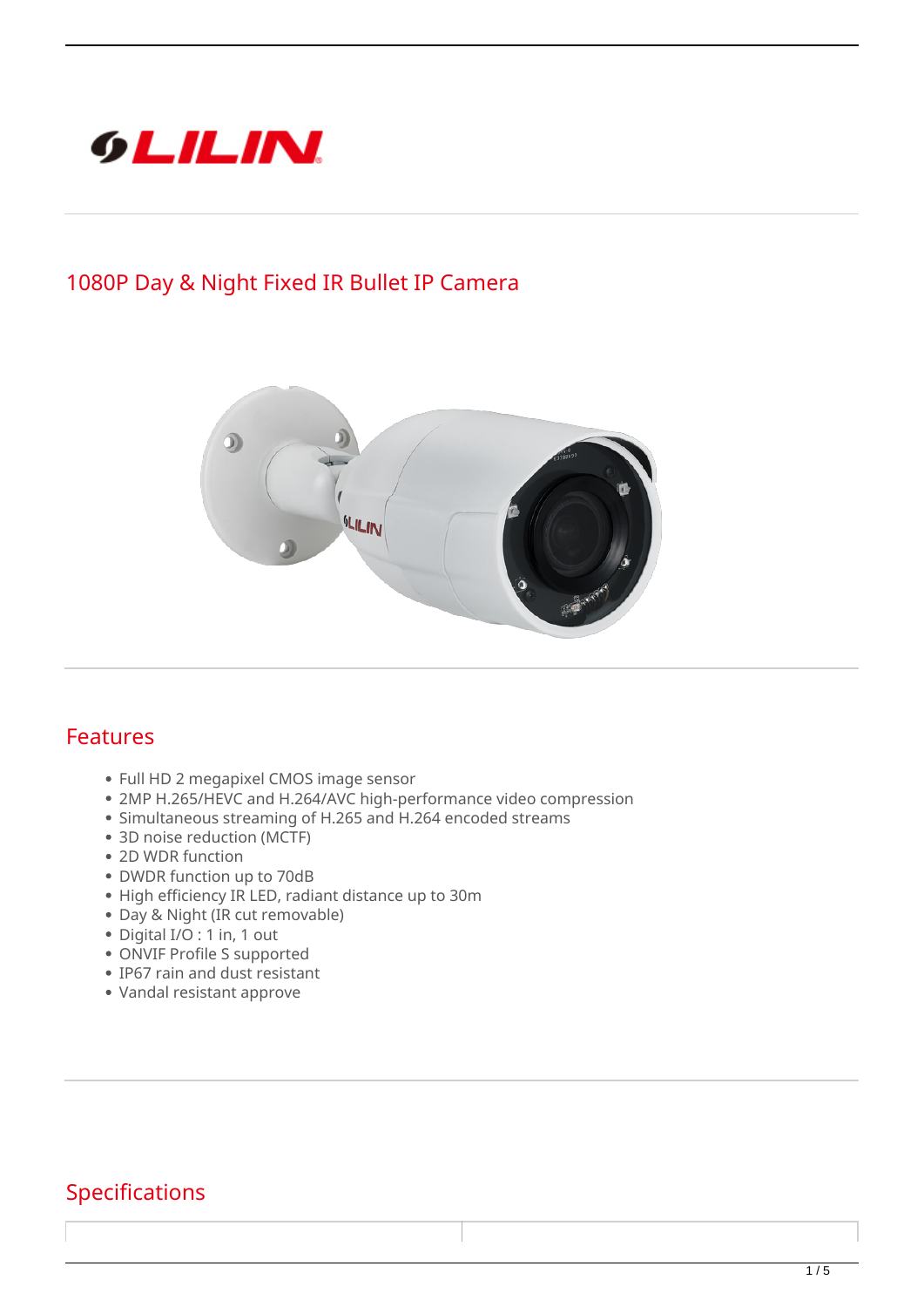| Model                                     | P5R8822E2                                                                |
|-------------------------------------------|--------------------------------------------------------------------------|
| Min. illumination/Low Light Mode (Colour) | Color: 0.01 Lux at F2.0; B/W: 0.002 Lux at F2.0; 0 Lux                   |
|                                           | with IR LED ON                                                           |
| <b>Starting Temperature</b>               | $-10^{\circ}$ C – +50 $^{\circ}$ C (14 $^{\circ}$ F – 122 $^{\circ}$ F)  |
| Operating temperature                     | $-30^{\circ}$ C – +50°C (-22°F – 122°F)                                  |
| Storage temperature                       | $-25^{\circ}$ C – +60 $^{\circ}$ C (-13 $^{\circ}$ F – 140 $^{\circ}$ F) |
| Operating humidity                        | 0% ~ 90% RH                                                              |
| Power Supply                              | DC12V ±10% / PoE (IEEE 802.3af compliant)                                |
| <b>Power Consumption</b>                  | DC12V, 6.8W / PoE, 8.7W                                                  |
| Lens                                      | 2.8mm                                                                    |
| Iris                                      | F2.0                                                                     |
| Iris Control                              | <b>Fixed IRIS</b>                                                        |
| Angle of View                             | 118.6° (H) 64.8° (V) 140.2° (D)                                          |
| Peak wavelength                           | 850nm                                                                    |
| <b>Beam Spread</b>                        | $60^\circ$                                                               |
| Max IR distance                           | 30M                                                                      |
| Pick Up Element                           | 1/2.7" CMOS image sensor                                                 |
| Effective pixels                          | 1932(H) X 1092(V) = 2,109,744 (Pixels)                                   |
| Light sensor                              | Yes                                                                      |
| CE                                        | Yes, EMI CLASS A                                                         |
| <b>FCC</b>                                | Yes, EMI CLASS A                                                         |
| IP Rating                                 | IP67                                                                     |
| Vandal Resistant Rating / IK Rating       | <b>IK10</b>                                                              |
| <b>CPU</b>                                | Intel® Core™ i7 or higher grade                                          |
| OS                                        | Windows 7 or above                                                       |
| <b>RAM</b>                                | 8GB or more, Dedicated Graphics Card                                     |
| Web browser                               | Microsoft® Internet Explorer® 9 or above                                 |
| <b>Dimensions</b>                         | $74(W) \times 69(H) \times 189(D)$ mm                                    |
| Weight                                    | 555g                                                                     |
| <b>Casing Material</b>                    | Aluminum alloy                                                           |
| Window / Glass Thickness                  | Ø61 Heat Resistant Glass                                                 |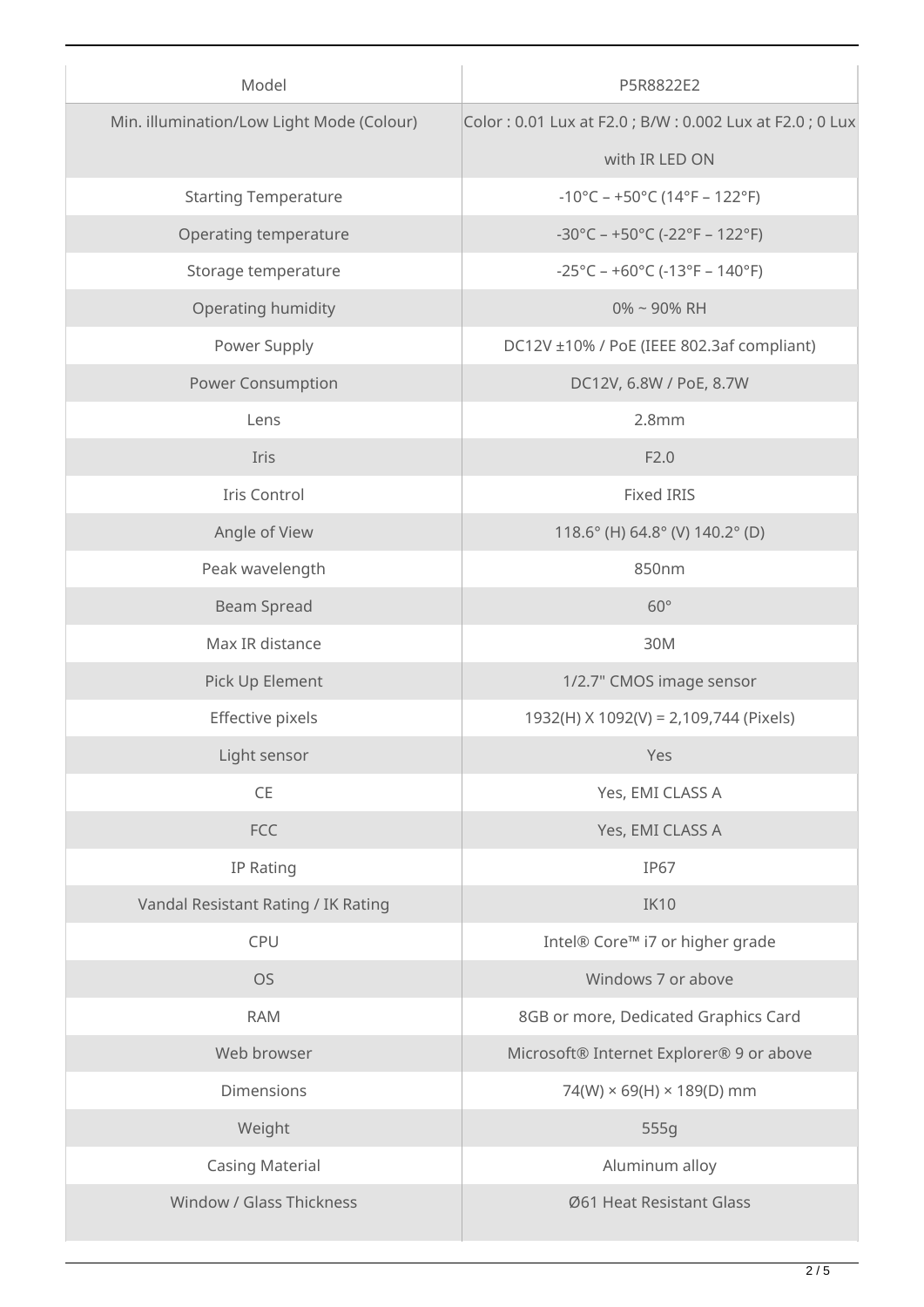| Alarm Input / output                 | Digital 1 input (TTL, +3 - 5VDC) / 1 Output (MOS Relay |
|--------------------------------------|--------------------------------------------------------|
|                                      | contact N.O., Load.max.                                |
|                                      | 40VDC,450mW/300mA,450mW), Terminal block               |
| Video Compression                    | H.265/HEVC Main Profile, H.264 Main Profile, Motion    |
|                                      | JPEG                                                   |
| Video streaming                      | RTSP/UDP, RTSP/TCP, configurable streams in H.265      |
|                                      | and H.264 and Motion JPEG, configurable frame rate     |
|                                      | and bandwidth                                          |
| Number of streams                    | 3                                                      |
| Video bitrate                        | 128Kbps - 8192Kbps, Frame rate and bit rate            |
|                                      | controllable on-the-fly, VBR / CBR / GOP supported,    |
|                                      | H.264/H.265                                            |
| Encryption                           | Base64 HTTP encryption, Digest HTTP authentication,    |
|                                      | <b>RTSP Authentication</b>                             |
| Authentication                       | Digest HTTP authentication, RTSP authentication,       |
|                                      | <b>DDNS</b> via HTTPS                                  |
| Access                               | Multiple user access levels with password protection   |
| User accounts                        | 7 simultaneous users                                   |
| Resolution                           | 2MP(1920 × 1080), 1.3MP(1280 × 960), 1MP(1280 ×        |
|                                      | 720), 720 × 576, 720 × 480, 720 × 384, VGA(640 × 480), |
|                                      | $CIF(352 \times 256)$                                  |
| <b>Frame Rates</b>                   | 60Hz: 30 fps @ 1920 × 1080 50Hz: 25 fps @ 1920 ×       |
|                                      | 1080                                                   |
| <b>Scanning System</b>               | Progressive Scan                                       |
| <b>Infrared Cut Filter</b>           | Auto / Schedule / Day (Color) / Night (Mono)           |
| <b>White Balance</b>                 | Auto/ Manual (adjustable)                              |
| <b>Back Light Compensation (BLC)</b> | Off / On                                               |
| <b>Electrical Shutter</b>            | $1/30(1/25)s - 1/20000s$                               |
| Sense Up                             | Off $/ x2 / x4$                                        |
| Sense Up+                            | Yes                                                    |
| Auto Gain Control                    | 42 dB Variable Gain                                    |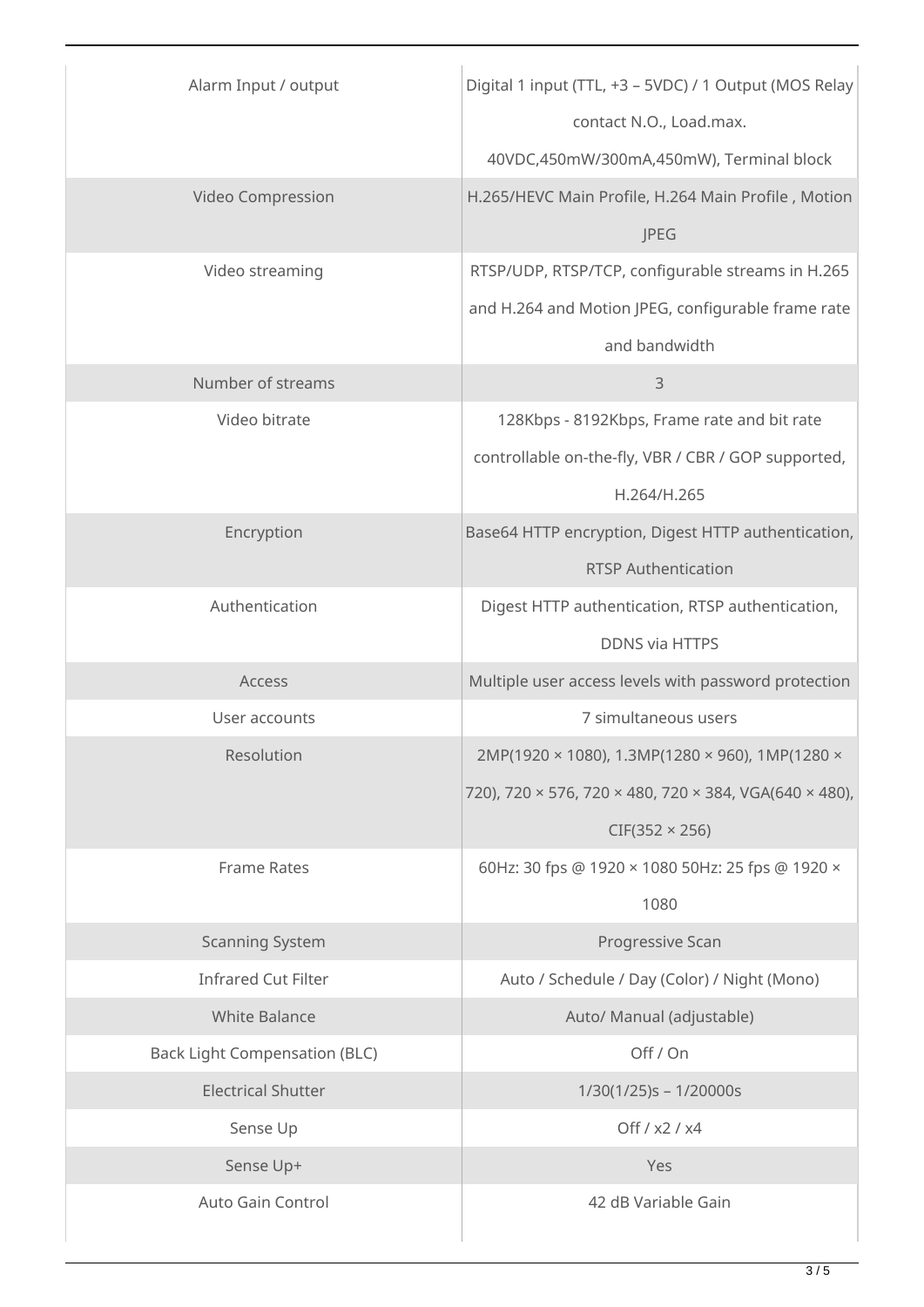| S / N Ratio                | More than 48dB (AGC off)                               |
|----------------------------|--------------------------------------------------------|
| <b>3D Noise Reduction</b>  | Off / 1 - 32 Selectable                                |
| 2D WDR                     | Off / Auto (x2, x3, x4)                                |
| High Dynamic Range(HDR)    | Up to 70dB (DWDR on)                                   |
| EV (Exposure Value)        | Adjustable                                             |
| Privacy Masking            | Off / On (4 zones) color mask configurable             |
| Image Effects              | Brightness, Contrast, Hue, Saturation, Sharpness,      |
|                            | Mirror, Flip, Rotation                                 |
| Mobile phone               | Integrated to LILIN mobile app (LILIN Viewer), iPhone, |
|                            | iPad, Android support                                  |
| Video Management           | ONVIF Profile S / LILIN Navigator Enterprise 2.0       |
|                            | support, Third party VMS through LILIN HTTP API        |
| SD Card (recording)        | Support (128GB) Micro SD/SDHC/SDXC card for            |
|                            | circular recording (card is not included)              |
| Maintenance                | Firmware update via HTTP and IP Scan; Firmware         |
|                            | available at website                                   |
| Alarm event triggers       | Motion / Alarm / Network lost detection / Global       |
|                            | Counter / Virtual Input / Metadata                     |
| Alarm event actions        | FTP / SMTP / SD / Alarm / Global Counter / Virtual     |
|                            | Input                                                  |
| Languages                  | English, Traditional Chinese, Simplified Chinese,      |
|                            | Spanish, Italian, Turkish, Russian, Korean, French,    |
|                            | Arabic, Hungarian, Japanese                            |
| Network Interface/Ethernet | 10/100 Mbps Base-T, RJ-45                              |
| <b>OSD</b>                 | Text overlay for date, time, and camera name           |
|                            | (position configurable text overlay for date, time,    |
|                            | camera name)                                           |
| CPU.Memory                 | SoC ARM Cortex-A7 Single Core, Embedded DDR2, size     |
|                            | up to 512MB flash memory                               |
| Network OS                 | Embedded Linux 3.10                                    |
|                            |                                                        |
|                            |                                                        |